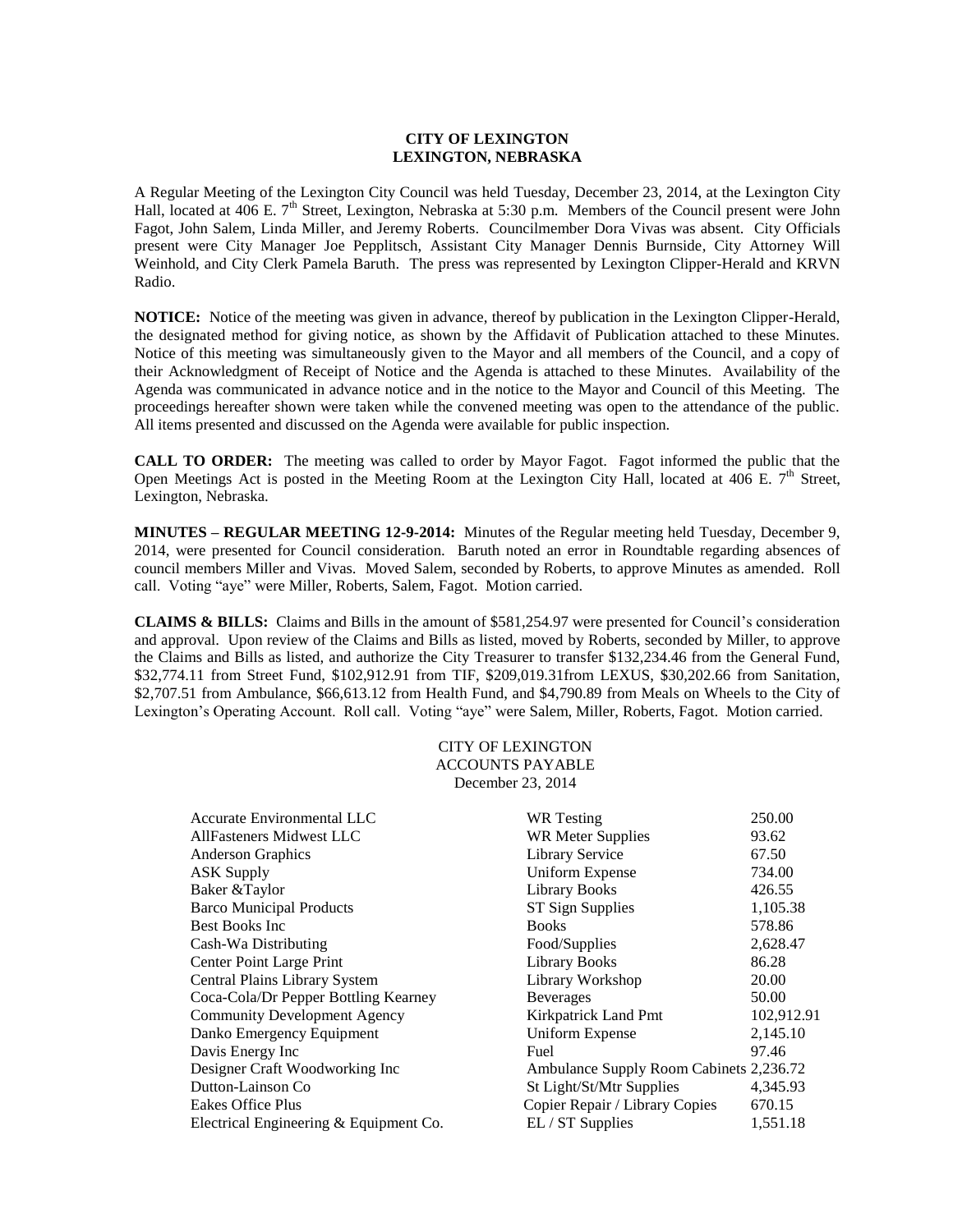U-Save Business Equipment ST/GGC/Admin Spls/WR Postage/PK/ Business Card

Energy Pioneer Solutions EPS Payments 2,793.34 Fagot Refrigeration & Electric Inc. 66.09 GGC Repair 66.09 FC  $\&$  A  $\qquad$  29.95 Gale/Cengage Learning The Library Books 55.64 Great Western Bank-Lib. Petty Cash Postage / Supplies 123.48 Hawks Glenn EL Rebate 125.00 HD Supply Waterworks Meter Supplies for PJ 585 28,921.83 Health Claims Fund **Claims Claims** 66,613.12 Hiland Dairy Foods Beverages / Food 344.48 Holbein Dahlas Fire Dept Maint/Cleaning Svc 1,000.00 Huskers Illustrated Library Subscription 62.95 Ingram Library Svcs Library Books 79.10 Intellicom Computer Consulting Inc. Mo Billing/CompSvc/Maint Agmts 5,955.18 Johnstone Supply DCOC / Muni Bldg Spls 298.12 Knapp Electric Inc. SW Pump Repair 1,361.66 Lex Area Solid Waste Agency Landfill 641.60 Lex Newspapers Inc. 633.34 Lex Utilities System Utilities 36,601.11 Matheson Tri-Gas Inc. **Ambulance** Spls 44.69 Mead Lumber & Rental-Lex PK / WR Spls 131.36 MicroMarketing LLC and Library Book 19.99 Miller & Associates The Contract Well #12 Relining 518.70 Municipal Pipe Svcs Inc. The Svcs Inc. The Svcs Inc. The Svcs Inc. 535.00 Municipal Supply Inc. 6,305.28 NADA Used Car Guide Library Subscription 105.00 NE Department of Health & Human Svcs Unused State Funds 239.22 NE Tech & Telecommunications Inc. Telephone Svc 1,078.43 Nebraskaland Tire Inc. The PK / Cem Tire Repair / Svc 74.11 North Platte Bulletin Library Subscription 40.00 OCLC Inc. 2012 20 Library Subscription 2012.20 Oliver Consulting Library Service 480.00 Overton Community Center **Meals** on Wheels 100.00 Platte Valley Glass & Trailers **WWTP Vehicle Repair** 281.50 Presto-X **Presto-X** Fire Dept Svc 89.88 Primary Electric Inc. **EL Bldg Repair** 612.62 Rick's Audio & Video Police Vehicle Spls 114.99 Salem John Travel Exp to Conference 284.74 Svc Master of Mid NE Cleaning Svc 4,819.75 Subway @ Walmart 1.1 and 1.50 Meals 1.50 Meals 1.50 Meals 1.50 Meals 1.50 Meals 1.50 Meals 1.50 Meals 1.50 Meals 1.50 Meals 1.50 Meals 1.50 Meals 1.50 Meals 1.50 Meals 1.50 Meals 1.50 Meals 1.50 Meals 1.50 Meals 1.50 Meals Thompson Co. The Food / Supplies 969.61 Thomsen Kathy **Mileage** 44.80 Time **Library Subscription** 35.00 Tri-City Tribune Municipal Building Subscription 31.50 LFAC Registers 1,233.27 Village Uniform **GGC Supplies** 50.84 Vision Technology Solutions LLC Web Hosting Fee 243.10 Walmart 354.38 Ward Laboratories Inc. The Contract Contract Contract Contract Contract Contract Contract Contract Contract Contract Contract Contract Contract Contract Contract Contract Contract Contract Contract Contract Contract Contra Zoll Ambulance Comp Maint Renewal 105.00 ASK Supply Co. **PK/WR/ST Uniform/SB Vacuum** 1,556.17 National Rec & Park Assn Membership Dues 165.00 Post Office **WR Sample Postage 118.46** Cabela's WR Uniform Exp 613.34 EPA Sales SW Jetter Nozzles 206.08 Rexxindustrialparts.com WWTP Lights 79.70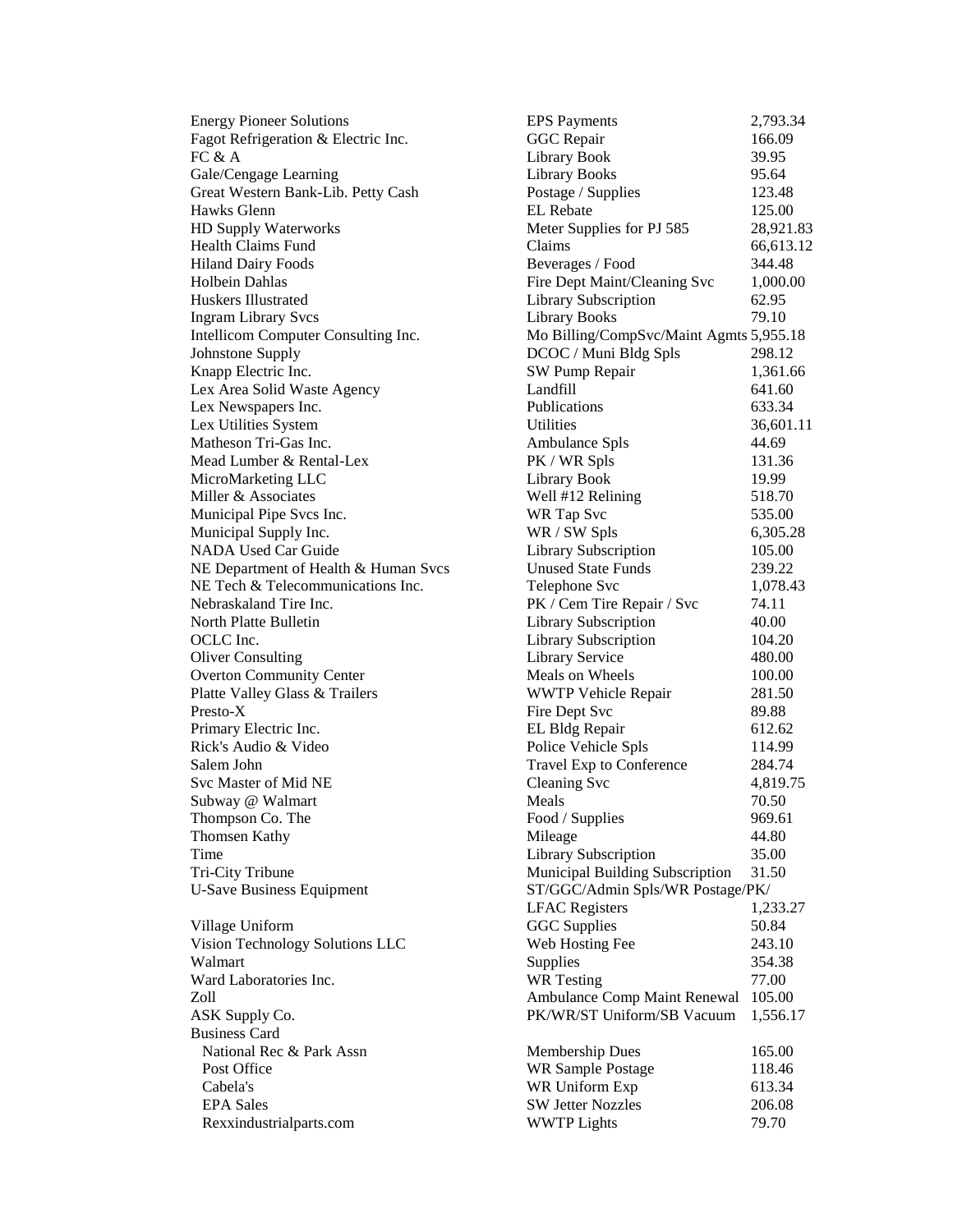| Amazon.com                             | In-Car Police Camera Memory Cards            | 91.96                            |  |
|----------------------------------------|----------------------------------------------|----------------------------------|--|
| Card Center/Orscheln                   |                                              | DCOC/Dev Svcs/ST/WR/PK/WWTP Spls |  |
|                                        |                                              | 1,124.88                         |  |
| Danko Emergency Equipment              | Fire Dept Uniform Exp                        | 2,418.12                         |  |
| Dan's Sanitation                       | <b>Sanitation Fees</b>                       | 30,202.66                        |  |
| Dawson Pest Control                    | EL Office / GGC Svc                          | 170.50                           |  |
| Dutton-Lainson Company                 | ST Banners / Arms / Holders                  | 3,115.94                         |  |
| <b>Eakes Office Solutions</b>          | Police / Library Spls                        | 120.25                           |  |
| <b>Energy Transportation Partners</b>  | Charge Pt EL Car Charging Stations 15,650.00 |                                  |  |
| Gnirk Lawn Care Inc.                   | Ground Sterilant                             | 3,213.90                         |  |
| Great Western Bank-City Petty Cash     | NPPD EL Incentives/Pstg/WWTP Spls 124.36     |                                  |  |
| Great Western Bank-Lib Petty Cash      | Postage                                      | 9.06                             |  |
| HD Supply Waterworks                   | WR Spls                                      | 1,463.95                         |  |
| Lex Newspapers                         | Publication                                  | 8.99                             |  |
| Lex City of                            | <b>Franchise Fees</b>                        | 76,717.45                        |  |
| Lex City Payroll Account               |                                              |                                  |  |
| Payroll                                | Wages                                        | 126,739.99                       |  |
| Social Security                        | Employer Portion / FICA Med                  | 9,093.60                         |  |
| Union Bank & Trust                     | Employer Portion / Pension                   | 4,324.82                         |  |
| Union Bank & Trust                     | <b>Police Pension</b>                        | 2,199.72                         |  |
| <b>ICMA</b>                            | <b>City Manager Pension</b>                  | 841.76                           |  |
| Mast's Fire Extinguisher Svc LLC       | Fire Dept Svc & Repair                       | 469.47                           |  |
| Mead Lumber & Rental-Lex               | ST / PK / Dev Svcs Supplies                  | 111.38                           |  |
| Miller & Associates                    | <b>WWTP Imp-Post Construction PJ</b>         | 12,500.00                        |  |
| <b>Morris Press</b>                    | <b>GGC</b> Supplies                          | 244.00                           |  |
| Mr. Automotive                         | Police Vehicle Parts                         | 24.20                            |  |
| NE Public Health Environmental Lab     | <b>WR</b> Testing                            | 419.00                           |  |
| Platte Valley Communication of Kearney | Mo Maint / Radio / Pager Repairs             | 527.50                           |  |
| Salem John                             | Hotel Exp at Conference                      | 672.75                           |  |
| <b>Statewide Collections LLC</b>       | <b>Collection Fees</b>                       | 247.98                           |  |
| Steve's Lock & Key                     | Rec Center Bldg Svc                          | 86.00                            |  |
| <b>Verizon Wireless</b>                | Cellphone Svc                                | 360.02                           |  |
| Village Uniform                        | <b>GGC</b> Supplies                          | 50.84                            |  |
| Wal-Mart                               | Supplies                                     | 121.08                           |  |
|                                        | <b>TOTAL CLMS:</b>                           | 581,254.97                       |  |

**FINANCIAL REPORT**: Moved by Miller, seconded by Salem, to accept the financial report for November 2014 as presented. Roll call. Voting "aye" were Roberts, Salem, Miller, Fagot. Motion carried.

**APPOINTMENTS:** The following appointments to boards and commissions were proposed for Council approval:

Board of Adjustment – John Knapple; Planning Commission – Nancy Evans, Doug Heineman, Rusty Sutton; Housing Authority – open; Library Board – Luis Sotelo; Civil Service Commission – Ted Harvey; Community Development Agency – Seth McFarland, Steve Smith; Street Superintendent – Darold Tagge – Reaffirm 2014 appointment and appoint for CY 2015.

Following discussion, moved by Miller, seconded by Roberts, to approve the appointments as presented. Roll call. Voting "aye" were Salem, Roberts, Miller, Fagot. Motion carried.

**ORDINANCE:** Ordinance No. 2356 entitled "AN ORDINANCE APPOINTING CITY OFFICIALS; TO PROVIDE FOR AN EFFECTIVE DATE AND FOR PUBLICATION IN PAMPHLET FORM" was presented. Pepplitsch noted that it is the intent to name Brian Copley as Assistant City Attorney to work with Will